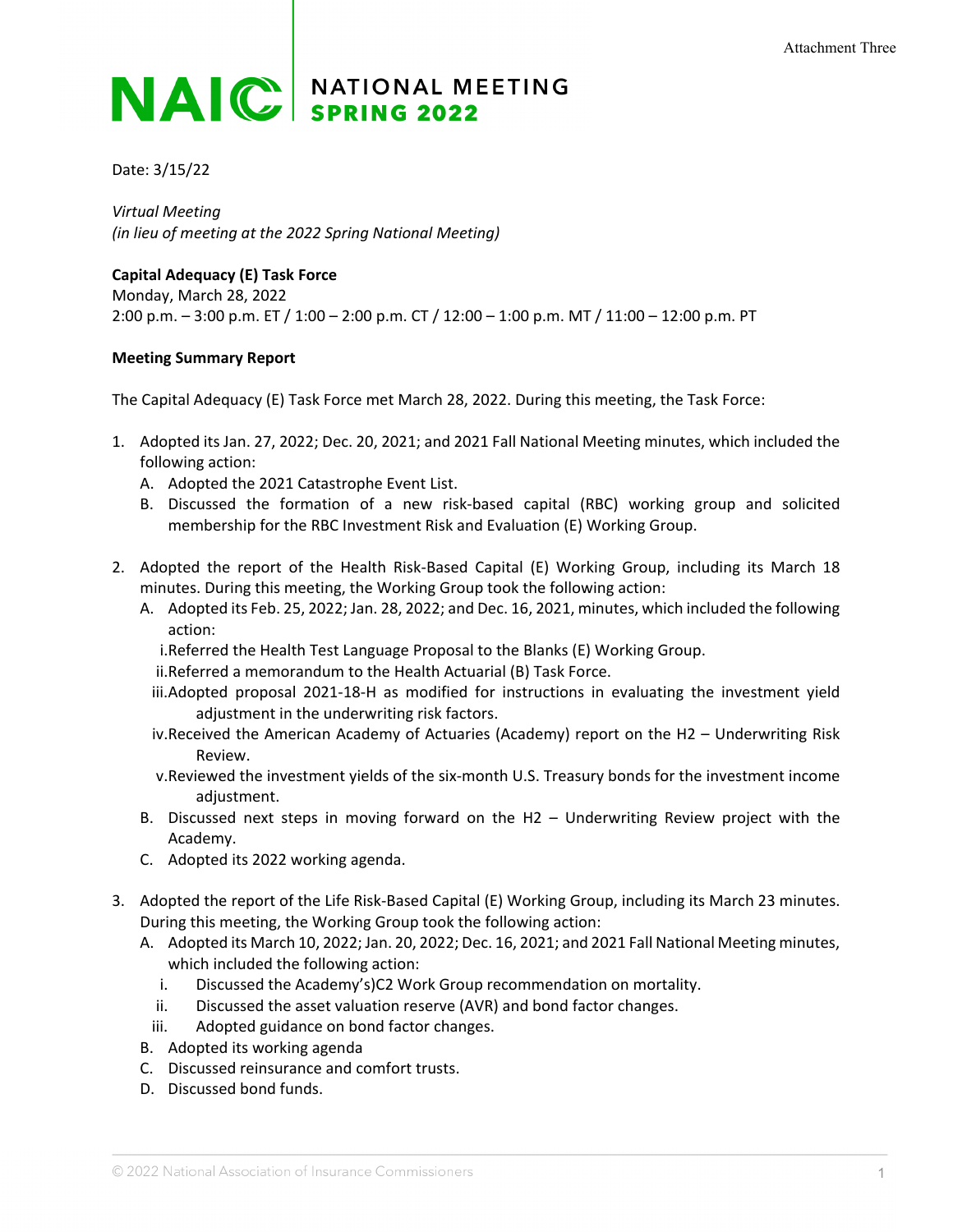- 4. Adopted the report of the Property and Casualty Risk-Based Capital (E) Working Group, including its March 23 minutes. During this meeting, the Working Group took the following action:
	- A. Adopted the report of the Catastrophe Risk (E) Subgroup, including its March 22 minutes. During this meeting, the Subgroup took the following action:
		- i. Adopted its Feb. 22, 2022; Jan. 25, 2022; and 2021 Fall National Meeting minutes, which included the following action:
			- a. Adopted proposal 2021-15-CR (Adding KCC Models), which the Subgroup exposed for a 30-day public comment period ending Nov. 26, 2021.
			- b. Adopted proposal 2021-17-CR (Adding Wildfire Peril for Informational Purposes Only), which the Subgroup exposed for a 60-day public comment period ending Feb. 13, 2022.
			- c. Received an update from the Catastrophe Model Technical Review Ad Hoc Group. The update included the discussion of the survey questions created by the members within the group, which was based on *Actuarial Standard of Practice (ASOP) No. 38— Catastrophe Modeling (for All Practice Areas)*.
			- d. Discussed three different kinds of catastrophe models that deviate from the vendor models. The Subgroup will focus on discussing the vendor catastrophe models with adjustments or different weight first.
			- e. Discussed the issue of double counting in the R5 component. The Subgroup asked the interested parties to review the current methodology and provide comments in the upcoming meetings.
			- f. Discussed the possibility of adding flood peril in the Rcat component. The industry asked the Subgroup to consider the materiality issue with respect to whether the flood peril is warranted, given the exposure of the industry.
			- g. Heard a presentation from Milliman on the private flood market.
			- ii. Discussed its 2022 working agenda.
			- iii. Discussed the insured loss threshold for wildfire peril. The Subgroup considered following the same minimum 25 million insured losses per event threshold as the other perils.
			- iv. Exposed proposal 2021-17-CR MOD (Wildfire Information-Only Reporting Exemption) for a 14 day public comment period ending April 5, 2022. This proposal allows an exemption for those companies where the modeling requirements would impose a cost and compliance burden during the for informational purposes only period.
		- v. Discussed the independent model review instruction in the Rcat component. Heard comments from the Missouri Department of Commerce and Insurance (DCI) regarding the Rcat instructions.
		- vi. Discussed the issue of double counting in the R5 component.
	- B. Adopted proposal 2021-15-CR (Adding KCC Model).
	- C. Adopted proposal 2021-17-CR (Adding Wildfire Peril for Informational Purposes Only).
	- D. Adopted proposal 2021-14-P (R3 Factor Adjustment).
	- E. Exposed proposal 2022-01-P (Removing Trend Test for Informational Purposes Only Footnote) for a 30-day public comment period ending April 22.
	- F. Heard an update on current property/casualty (P/C) risk-based capital (RBC) projects from the Academy.
	- 5. Adopted the report of the RBC Investment Risk and Evaluation (E) Working Group, including its March 22 minutes. During this meeting, the Working Group took the following action:
		- A. Adopted its Feb. 22 minutes, which included the following action:
		- i. Discussed its formation, charges, and the Financial Condition (E) Committee's direction.